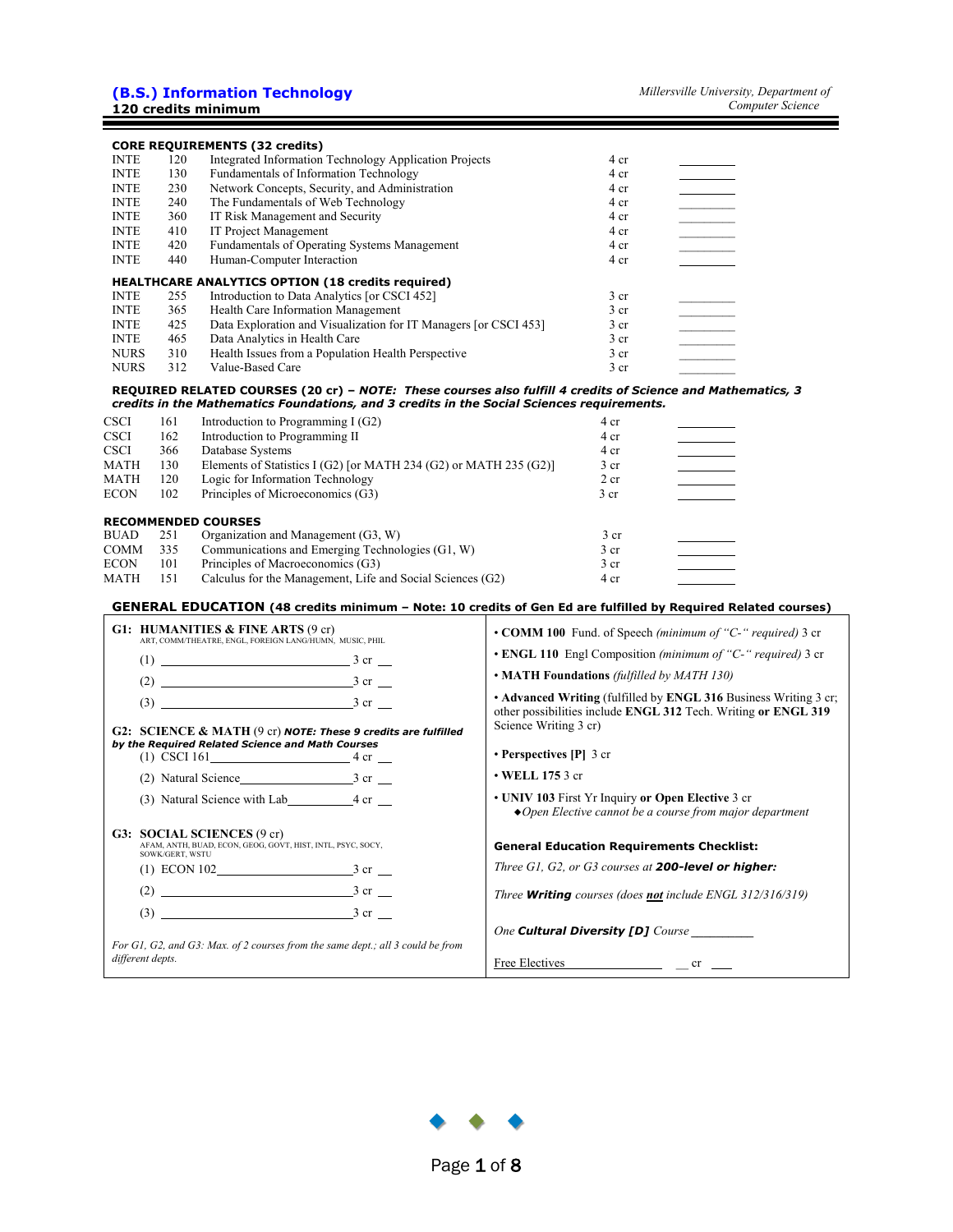# **Academic Map**

Include an **Academic Map** that outlines the course sequence as appropriate for full-time students, and if applicable, a course sequence if designed as degree completion for non-traditional students. An example of an Academic Map for a baccalaureate program is included below:

|       |                                                               | <b>Bachelor of Science in Information Technology</b>                                                                          | (Healthcare Analytics Option) |                                                                |                                                                                                            |
|-------|---------------------------------------------------------------|-------------------------------------------------------------------------------------------------------------------------------|-------------------------------|----------------------------------------------------------------|------------------------------------------------------------------------------------------------------------|
|       |                                                               |                                                                                                                               | <b>Sample Academic Map</b>    |                                                                |                                                                                                            |
|       |                                                               | A Suggested Sequence of Required Courses                                                                                      |                               |                                                                |                                                                                                            |
|       |                                                               |                                                                                                                               | Freshman Year                 |                                                                |                                                                                                            |
|       |                                                               | Fall<br><b>ENGL 110</b><br><b>INTE 120</b><br><b>MATH 120</b><br><b>UNIV 103</b><br><b>WELL 175</b>                           |                               | 3<br>$\overline{4}$<br>3<br>$\overline{4}$                     | Spring<br><b>COMM 100</b><br><b>INTE 130</b><br>MATH 130 (Foundations)<br>CSCI 161 (G2)                    |
| Total | 15                                                            |                                                                                                                               | Total                         | 14                                                             |                                                                                                            |
|       |                                                               |                                                                                                                               | <b>Sophomore Year</b>         |                                                                |                                                                                                            |
|       | $\mathfrak{Z}$                                                | Fall<br><b>INTE 230</b><br><b>CSCI 162</b><br>G2 Natural Science with Lab<br>ECON 102 (G3)                                    |                               | $\overline{4}$<br>3<br>$\overline{4}$<br>$\mathfrak{Z}$        | Spring<br><b>INTE 240</b><br><b>INTE 255</b><br><b>CSCI 366</b><br>G1 (200 level, W)                       |
| Total | 15                                                            |                                                                                                                               |                               |                                                                |                                                                                                            |
|       |                                                               |                                                                                                                               | Total                         | 14                                                             |                                                                                                            |
|       |                                                               |                                                                                                                               | <b>Junior Year</b>            |                                                                |                                                                                                            |
|       | $\mathcal{F}$<br>$\mathfrak{Z}$                               | <b>Fall</b><br><b>NURS 310</b><br>G3 (e.g., ECON 101)<br>G2 Natural Science<br><b>Cultural Diversity</b><br>G1 (200 level, W) |                               | 3<br>$\overline{4}$<br>3<br>3<br>3                             | Spring<br><b>NURS 312</b><br><b>INTE 360</b><br><b>INTE 365</b><br>G1<br>ENGL (e.g., 316) Advanced Writing |
| Total | 16                                                            |                                                                                                                               | Total                         | 16                                                             |                                                                                                            |
|       |                                                               |                                                                                                                               | <b>Senior Year</b>            |                                                                |                                                                                                            |
| Total | $\overline{4}$<br>$\overline{4}$<br>3<br>$\mathfrak{Z}$<br>14 | <b>Fall</b><br><b>INTE 410</b><br><b>INTE 420</b><br><b>INTE 425</b><br>G3 (200 level, W)                                     | Total                         | $\overline{4}$<br>3<br>3<br>$\overline{\mathbf{3}}$<br>3<br>16 | Spring<br><b>INTE 440</b><br><b>INTE 465</b><br>Free Elective<br>Free Elective<br>Perspectives             |

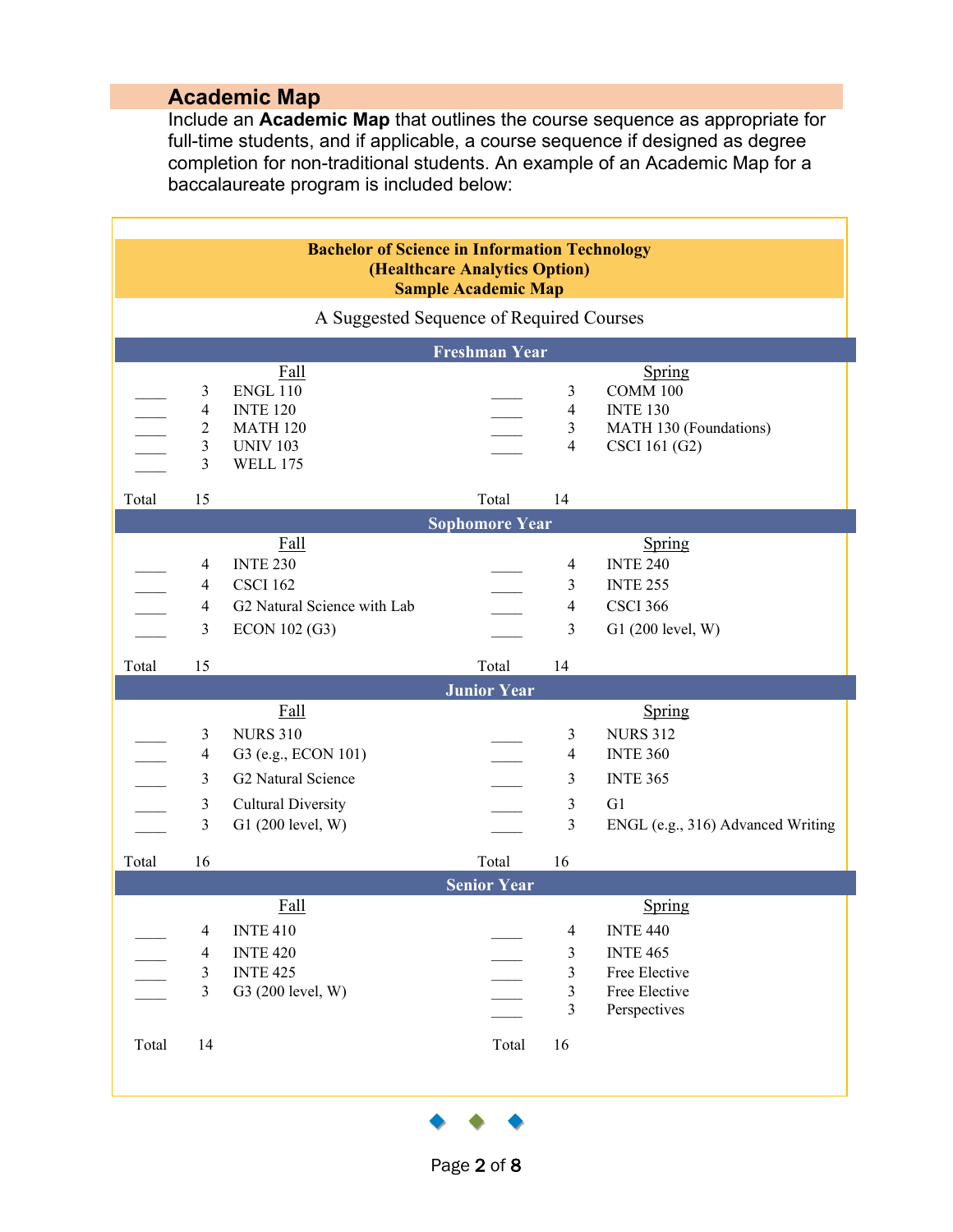# **Course Offerings**

### **Please list the course prefix, number, and catalog description for all major and elective courses. Indicate which courses are new to support this proposed program.**

Since this is a new program, courses would need to be developed. Below are tentative titles and course descriptions for Information Technology courses. An outline of proposed topics for the majority of core courses has also been developed.

### INFORMATION TECHNOLOGY COURSES (new; titles and descriptions)

#### **INTE 120 Integrated Information Technology Application Projects (4 cr)**

Introduction to the use of information technology to retrieve, filter, process, classify, sort, and evaluate data and information in a business environment. Developing word processing, spreadsheets, database, scripting, and presentation skills to create integrated projects for business and workplace environments.

#### **INTE 130 Fundamentals of Information Technology (4 cr)**

This course provides students with a working knowledge of the terminology, processes, and components associated with information technology. Students will be introduced to the creation, organization, analysis, storage, retrieval, representation, and transmission of data and information as well as work force considerations, and related societal and ethical issues with respect to IT.

### **INTE 230 Network Concepts, Security, and Administration (4 cr)**

An introduction to computer network concepts that includes fundamental protocols and administration. Computer network communications will be discussed including LAN and WAN topologies, protocols and services, such as TCP/IP, and Ethernet, within the context of the OSI Reference Model, multimedia, and content distribution networks. Topics in network management will also be covered, including users/groups, file permissions, system maintenance, and trouble shooting. Network management, packet analyzer, and network simulation tools may be used. Prerequisite: CSCI 161; INTE 130

### **INTE 240 Fundamentals of Web Technology (4 cr)**

Introduction to web-based information systems that includes the principles and practices of website design, website implementation, and evaluation of web-based applications including related software, databases, interfaces, and platforms. The importance of design, usability, and accessibility of website design strategies will be covered. Security and privacy issues related to web-based information systems are also explored. Prerequisites: CSCI 161; INTE 130.

### **INTE 360 IT Risk Management and Security (4 cr)**

Explores Networking Security from the perspective of risk management to develop strategies to mitigate and manage risks. Focuses on assessment strategies for effective mitigation measures



Page 3 of 8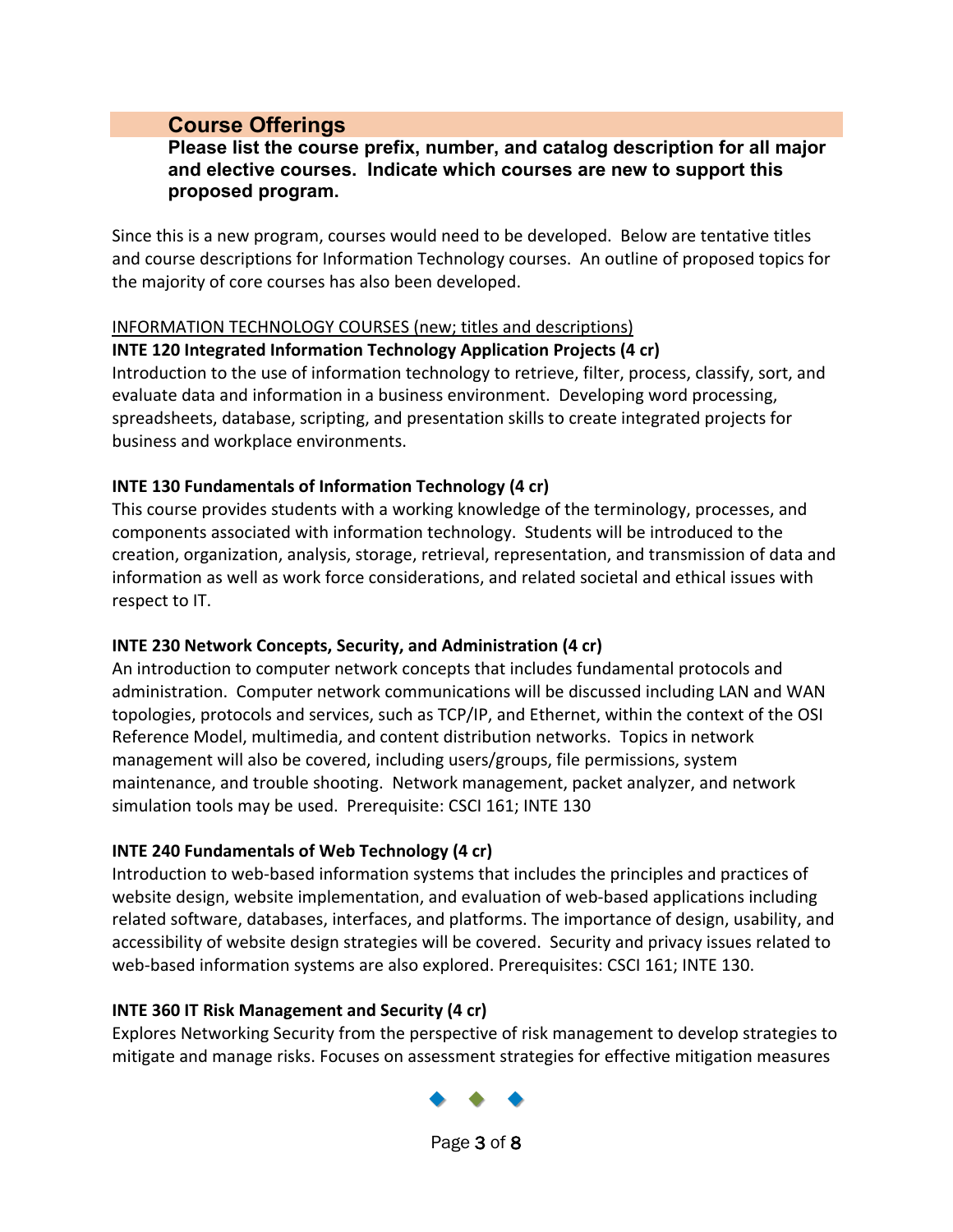and risk management practices in terms of cybersecurity. Risk Management Fundamentals and Managing Risks as Threats, Vulnerabilities, and Exploits will be covered and methods on how they are applied in cyber security decisions will be investigated. Prerequisite: INTE 230

# **INTE 410 IT Project Management (4 cr)**

This course covers technical and behavioral aspects of the successful management of information systems developments. Topics include needs identification, system project manager and team, system project organizations, project communications, system project planning, scheduling, control, associated costs, and using project management software tools. Examples of IT project management process will be explored for different industry lines with respect to system development activities and System Development Life Cycle. Prerequisite: CSCI 366; INTE 360 recommended

# **INTE 420 Fundamentals of Operating Systems Management (4 cr)**

This is an introduction to the foundational principles of operating systems. Topics include system management in memory, processor, process and thread mechanics, devices, network, file and directory, graphical and command line user interfaces. Essentials for effective administration and maintenance of an operating system and its services will be discussed. In addition, students will learn to install, manage, and secure an operating system. Prerequisites: CSCI 162; INTE 230

# **INTE 440 Human-Computer Interaction (4 cr)**

This course studies the effective and productive information systems, including interactive computer systems, input and output devices, screen layouts, machine design, health issues, organizational impacts, and access for people with disabilities. Topics include interaction system design, conceptualizing interaction, cognitive aspect of users, social interaction, emotional interaction with systems, and interfaces. The process of designing user-friendly interfaces will be discussed including data gathering, data analysis, interpretation, and presentation. Prerequisite: INTE 410 or CSCI 362

# HEALTHCARE ANALYTICS OPTION ELECTIVES (new; tentative titles and descriptions) **INTE 255 Introduction to Data Analytics (3 cr)**

Introduction to data analysis techniques and programming that enables real-time decision making in IT organizations. Includes skills and applications in pre-processing, preparing, and reporting data for further analysis. Prerequisite: MATH 130 or MATH 234 or MATH 235 (Note: to be cross-listed with MATH 255)

# **INTE 365 Information Technology in Health Care (3 cr)**

Students will apply fundamental skills in information technology to database design, data structures, software applications, and their management functions in health services organizations. Techniques in database design and management in the health care system will be discussed. Prerequisite: CSCI 366; Prerequisite or Corequisite: NURS 310; NURS 312